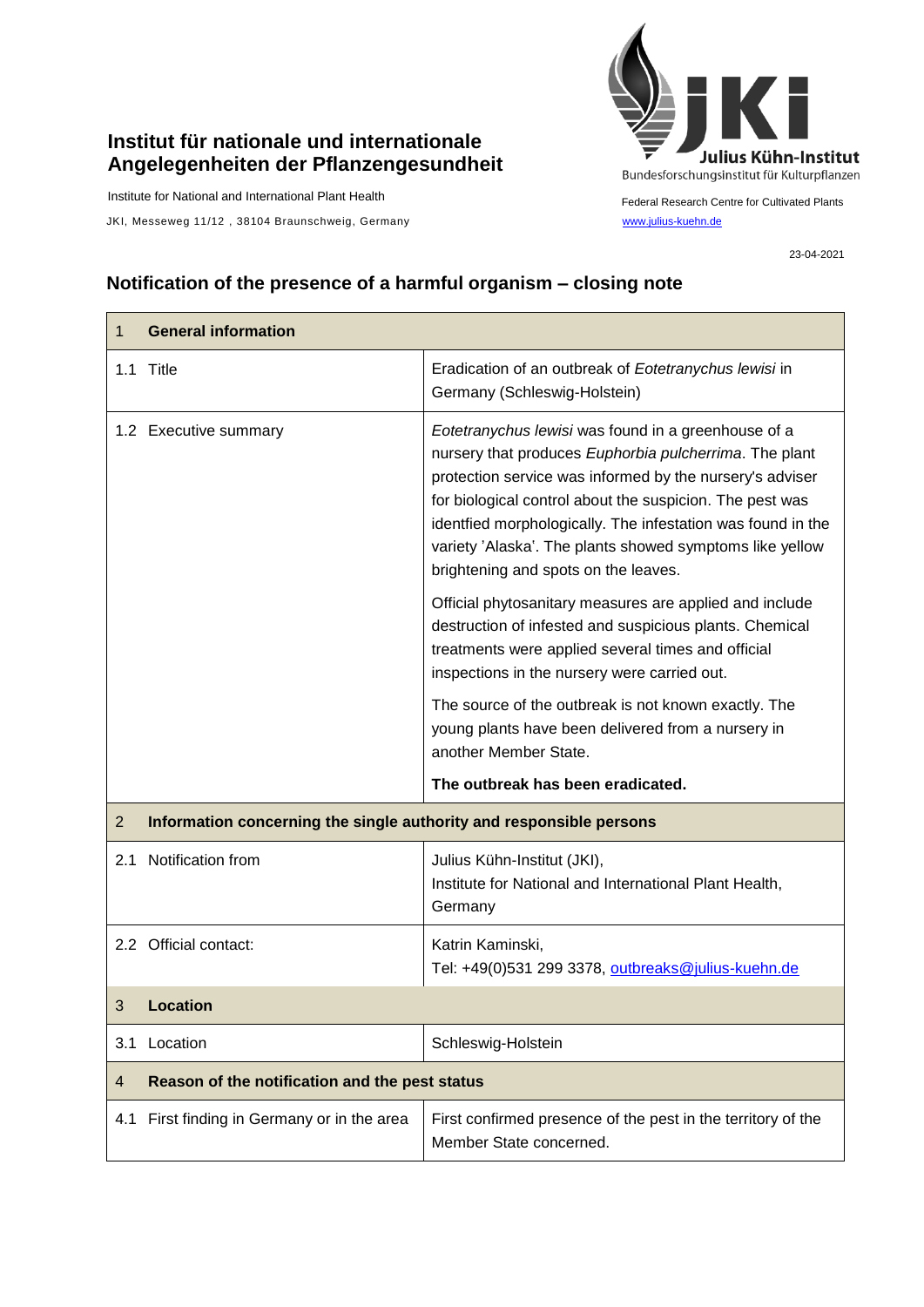|     | 4.2 Pest status of the area where the<br>harmful organism has been found<br>present, after the official confirmation.                 | Absent: Pest found present but eradicated                                                                                                                                                    |  |
|-----|---------------------------------------------------------------------------------------------------------------------------------------|----------------------------------------------------------------------------------------------------------------------------------------------------------------------------------------------|--|
|     | 4.3 Pest status in Germany before the<br>official confirmation of the presence, or<br>suspected presence, of the harmful<br>organism. | Absent: no pest records                                                                                                                                                                      |  |
|     | 4.4 Pest status in Germany after the<br>official confirmation of the presence of<br>the harmful organism.                             | Transient: actionable, under eradication                                                                                                                                                     |  |
| 5   | Finding, sampling, testing and confirmation of the harmful organism                                                                   |                                                                                                                                                                                              |  |
| 5.1 | How the presence or appearance of<br>the harmful organism was found.                                                                  | Information submitted by professional operators,<br>laboratories or other persons. The plant protection service<br>was informed by the adviser for biological control of the<br>nursery.     |  |
|     | 5.2 Date of finding:                                                                                                                  | 26-08-2020                                                                                                                                                                                   |  |
|     | 5.3 Sampling for laboratory analysis.                                                                                                 | 28-08-2020: Whole plants were taken and brought<br>appropriately packed to the laboratory.                                                                                                   |  |
|     | 5.4 Name and address of the Laboratory                                                                                                | Julius Kühn-Institut - Institut für Epidemiologie und<br>Pathogendiagnostik<br>Messeweg 11-12<br>38104 Braunschweig<br>DE - Germany                                                          |  |
|     |                                                                                                                                       | Anses, Laboratoire de la Santé des Végétaux - Unité<br>Entemologie et plantes invasives<br>CBGP 755 avenue du Campus Agropolis CS30016<br>Montferrier-sur-Lez cedex<br>Fr-34988<br>FR-France |  |
| 5.5 | Diagnostic method                                                                                                                     | Sequencing and morphological identification.                                                                                                                                                 |  |
| 5.6 | Date of official confirmation of the<br>harmful organism's identity.                                                                  | 29-10-2020                                                                                                                                                                                   |  |
| 6   | Infested area, and the severity and source of the outbreak in that area                                                               |                                                                                                                                                                                              |  |
| 6.1 | Size and delimitation of the infested<br>area.                                                                                        | $500 \; \text{m}^2$                                                                                                                                                                          |  |
|     | 6.2 Characteristics of the infested area<br>and its vicinity.                                                                         | Physically closed conditions: greenhouse<br>Plant to be (re)planted or reproduced.                                                                                                           |  |